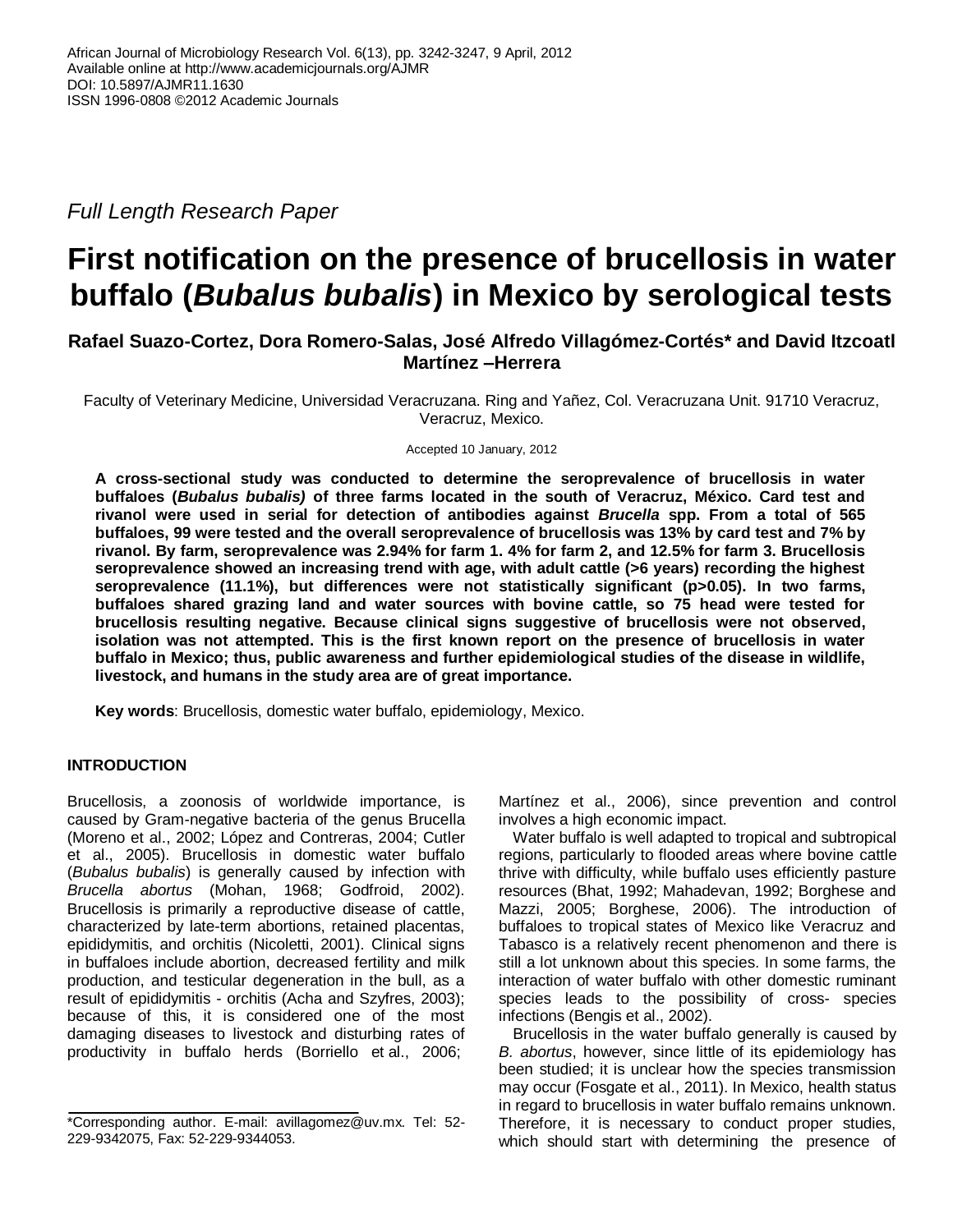brucellosis.

Mexico uses the card test as the official screening procedure for brucellosis, with rivanol test for confirmation (SAGDR, 1996). These tests have been studied in cattle (Alton et al., 1988; Abdoel et al., 2008) and subsequently evaluated for use in water buffalo and other species (Nicoletti, 1992; Fosgate et al., 2002, 2003; Godfroid et al., 2010). Card test is fast, easy to perform and allows processing a large numbers of samples per day (Aricapa, 2006). This test allows to classify animals as positive or negative, and then perform rivanol test to positive samples (Acha and Zyfres, 2003), which functions as complementary and confirmatory, as it allows to differentiate infected animals from those who have been vaccinated (OIE, 2004).

As far as the authors are aware, no investigation on the presence of brucellosis in water buffalo in Mexico has hitherto been attempted. This study was carried out therefore to investigate the presence of brucellosis in water buffalo (*B. bubalis*) in three farms located in the south of the state of Veracruz, Mexico.

#### **MATERIALS AND METHODS**

### **Study site and animal population**

The study was conducted in the contiguous municipalities of Isla and Juan Rodríguez Clara, located at the south of the state of Veracruz, Mexico. Climate is hot humid and annual rainfall range from 1200 to 2300 mm. Three buffalo's commercial farms were identified in the area, showed willingness to participate in the study, and were surveyed for brucellosis (Table 1).

#### **Sample collection techniques**

Population in the three farms was 565 head. At each farm, systematic random sampling (that is, 1/6 animals interval) was used to select individual animals. In order to minimize possible false positive reactors due to maternal antibodies in younger animals, only those older than six months were sampled. Blood samples for the detection of antibodies against *Brucella* spp. were collected from all sampled animals. The survey covered the period from May to June 2011 and a total of 99 serum samples were collected in the three farms from animals older than six months. Information about each animal such as sex and age was collected and entered into a data sheet. A second data sheet containing information from each farm was also constructed.

### **Testing for brucellosis**

Antibodies to *Brucella* spp. were detected by using the card test as a screening test, and the rivanol test as a confirmatory test, according to the official Mexican regulations (SAGDR, 1996). Card test was performed on plates where 25 μl of the serum was mixed with equal amounts of a stained, buffered, whole cell suspension of *B. abortus* strain 1119-3 antigen (pH 3.6, concentration of 8%). The samples were mixed on a rocker for 5 min. Depending on the presence of agglutination; the test is interpreted as either negative or positive without a "suspicious" category. Rivanol test was performed by mixing 0.5 ml of serum with 0.5ml of a 1% solution of rivanol. The tube was then allowed to stand for at least five minutes

for allowing the pack to precipitate. The tube was centrifuged and the supernatant tested by pipetting 0.08, 0.04, 0.02 and 0.01 ml onto a glass plate and mixing with 0.03 ml of rivanol plate test antigen, consisting of inactivated *B. abortus* strain 1119-3 stained with brilliant green and crystal violet (pH 5.8 to 6.2, concentration of 4%). The mixtures were incubated for 12 min and sera from non vaccinated animals showing a complete agglutination reaction at any dilutions from 1:25 to 1:400 were considered positive.

#### **Data analysis**

The overall number of seropositive animals was calculated from the total number of samples tested over the study period, expressed as a percentage. Seropositive animals were examined in relation to age, sex, and farm. Vassarstats software was used to analyze data to evaluate differences in seroprevalence and to calculate confidence intervals. Chi-square test was used to measure differences between categories. Values of p<0.05 were considered as significant.

## **RESULTS AND DISCUSSION**

## **Seropositivity by card test**

For the test card, the overall seropositivity was 13%. All three farms had animals testing positive, but with varying proportions, as shown in Table 2. According to the farms' veterinarians, none of the cattle from the studied areas had been vaccinated against brucellosis, implying that the antibodies detected were more likely to be due to natural infection with *Brucella* spp. rather than by *B. abortus* S19. Furthermore, the rivanol test used for confirmation of seropositive animals has been reported to differentiate vaccinal antibodies from those of natural infection (Nielsen and Yu, 2010). Since *Yersinia enterocolitica* is assumed to be rare or absent in the tropics, cross-reactions with *B. abortus* were unlikely to have an impact on the results (Nielsen et al., 2004). Moreover, card test for screening has a high sensitivity (>90%), thus reducing the possibility of false negative reactors (OIE, 2004). Hence, it is unlikely that the tested animals in the present study were wrongly classified as false negative or false positive due to cross-reactions with other *Brucella* spp.

Overall seropositivity by card test was 13% in this study, which is close to the 12% reported in the municipality of Lorica, Department of Córdoba, Colombia by card test, ELISA (Calderón et al., 2010), but higher than the 2% observed in four farms in the Departments of Antioquia and Cordoba, Colombia (Aricapa, 2006), and closer to the 9.38% obtained in Pakistan (Hussain et al., 2008), and the 9.59% reported in Gujarat, India (Ghodasara et al., 2010), all by the test card. In turn, Nowroozi et al. (2007) in Khoozestan province, Iran determined in 400 buffaloes a seroprevalence of 20.5 % by card test, 19.5% by agglutination, and 11 % by 2 mercaptoethanol. In Egypt, in a study that also included bovine, sheep, and goats, Samaha et al. (2008) reported a seroprevalence in buffaloes of 3.52% by card test, 3.44%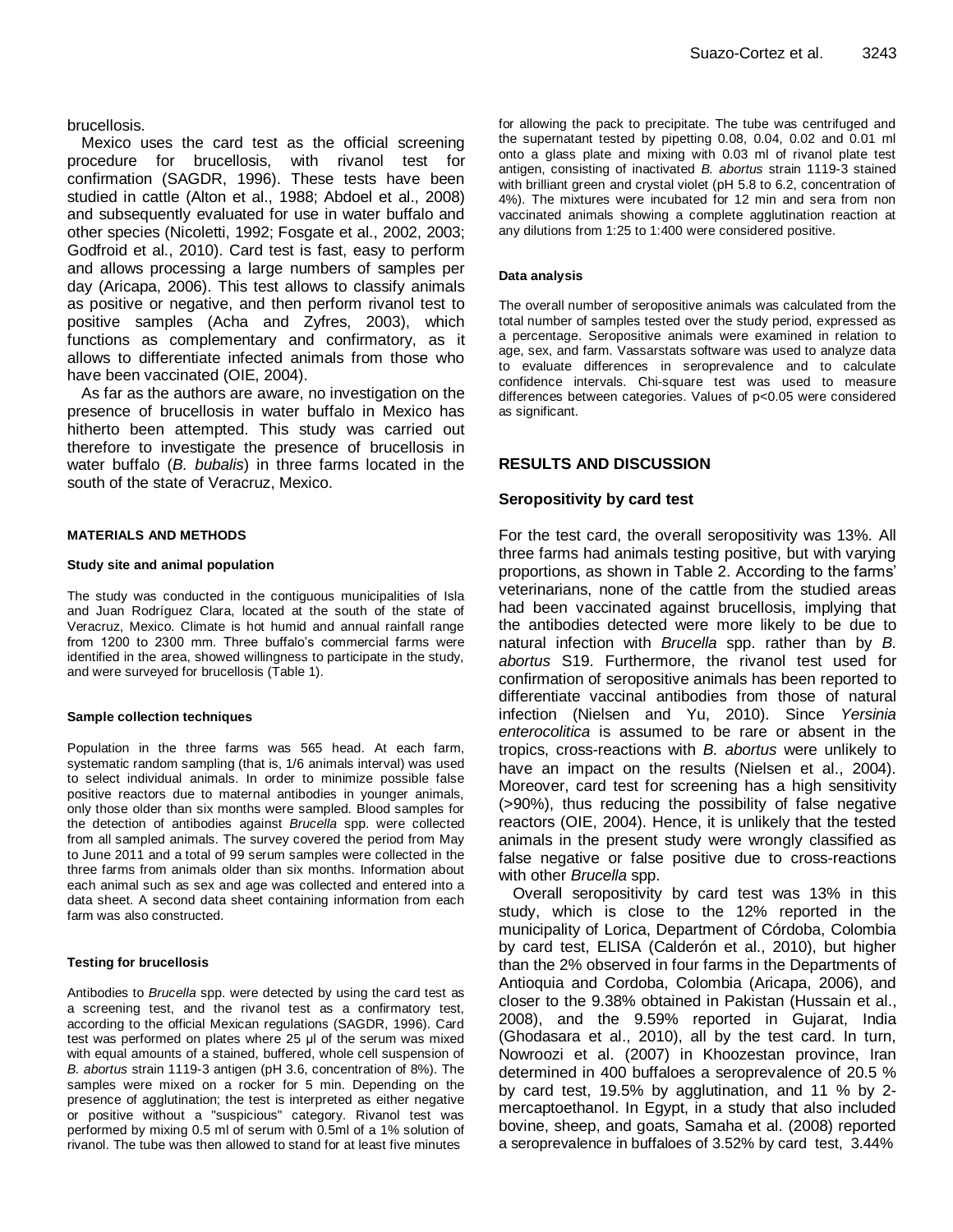| <b>Item</b>                | Farm 1                                                                                                                                                                                                                                                                                                                                                                                                                                                   | Farm 2                                                                                                                                                                                                                                                                                                                                                                                                                                                                  | Farm 3                                                                                                                                                                                                                                                                                                                                                                                                                              |
|----------------------------|----------------------------------------------------------------------------------------------------------------------------------------------------------------------------------------------------------------------------------------------------------------------------------------------------------------------------------------------------------------------------------------------------------------------------------------------------------|-------------------------------------------------------------------------------------------------------------------------------------------------------------------------------------------------------------------------------------------------------------------------------------------------------------------------------------------------------------------------------------------------------------------------------------------------------------------------|-------------------------------------------------------------------------------------------------------------------------------------------------------------------------------------------------------------------------------------------------------------------------------------------------------------------------------------------------------------------------------------------------------------------------------------|
| <b>Municipality</b>        | <b>Isla</b>                                                                                                                                                                                                                                                                                                                                                                                                                                              | Juan Rodriguez Clara                                                                                                                                                                                                                                                                                                                                                                                                                                                    | Juan Rodriguez Clara                                                                                                                                                                                                                                                                                                                                                                                                                |
| Farm objective             | Beef production                                                                                                                                                                                                                                                                                                                                                                                                                                          | Beef production                                                                                                                                                                                                                                                                                                                                                                                                                                                         | Beef production                                                                                                                                                                                                                                                                                                                                                                                                                     |
| Farm size,<br>hectare      | 700                                                                                                                                                                                                                                                                                                                                                                                                                                                      | 300                                                                                                                                                                                                                                                                                                                                                                                                                                                                     | 500                                                                                                                                                                                                                                                                                                                                                                                                                                 |
| Terrain                    | Gentle hills and lowlands with ponds<br>and a stream                                                                                                                                                                                                                                                                                                                                                                                                     | Mainly low hills with some small ponds.                                                                                                                                                                                                                                                                                                                                                                                                                                 | Sloppy hills, but there are<br>some ponds and a stream.                                                                                                                                                                                                                                                                                                                                                                             |
| Herd                       | 60 head Murrah breed. The initial<br>herd came from another farm in the<br>same municipality, but still some 75<br>% of the animals were not born in this<br>farm.                                                                                                                                                                                                                                                                                       | 70 head, dominated by the Murrah<br>breed. The Initial herd came from the<br>neighboring municipality of Acayucan.<br>Herd is mostly composed by females<br>three to five year-old.                                                                                                                                                                                                                                                                                     | 435 head, Murrah breed is<br>dominant, but there is also a<br>small number of animals of<br>Mediterranean and Carabao<br>breeds. The initial herd came<br>from the nearby municipality of<br>Las Choapas in 2006. Most<br>animals were born in farm, but<br>bulls came from other farms.                                                                                                                                            |
| Feeding                    | Continuous grazing. Animals are kept<br>year-round in a restricted area                                                                                                                                                                                                                                                                                                                                                                                  | Extensive management conditions. No<br>further protein or mineral<br>supplementation is done.                                                                                                                                                                                                                                                                                                                                                                           | Animals graze under pasture<br>rotation but are not<br>supplemented.                                                                                                                                                                                                                                                                                                                                                                |
| Animal<br>management       | Minimum. Neither deworming nor<br>vaccination is performed. Animals are<br>unidentified and regular records are<br>not kept. Except for the presence of<br>sick animals, the herd remains<br>unchecked. Every four months<br>females are inspected by rectal<br>palpation for pregnancy diagnosis.<br>Calf delivery is unattended so<br>personnel are unaware of abortions.<br>A bull that came with the initial herd is<br>still used for reproduction. | Most animals remain unidentified and<br>records are not regularly kept. A bull that<br>arrived with the initial herd is still used<br>for natural mating. Herd monitoring is<br>occasional, veterinary services are only<br>required if an animal is sick. Females<br>are not followed up by rectal palpation;<br>hence the situation on pregnancies or<br>abortions is unknown. Animals are not<br>dewormed or vaccinated against<br>brucellosis or any other disease. | Records and animal inventory<br>are kept, but not all animals are<br>identified. Because some<br>diarrhea cases were observed<br>in calves, now internal and<br>external parasites control is<br>routine. Scheduled vaccination<br>is only carried out against<br>brucellosis. Only if an animal is<br>sick the veterinary is called for<br>care. Some abortion and<br>difficulties for pregnancy had<br>been observed in the herd. |
| Interaction with<br>bovine | During a short period every year, a<br>600 bovine herd shares common<br>grazing and watering sources with<br>buffaloes.                                                                                                                                                                                                                                                                                                                                  | Pasture grazing is shared with a 150<br>head dual purpose bovine herd, but<br>unlike the buffalo, bovine herd is rotated<br>through the paddocks.                                                                                                                                                                                                                                                                                                                       | None                                                                                                                                                                                                                                                                                                                                                                                                                                |

**Table 1.** Characteristics of buffalo's commercial farms enrolled in brucellosis study. Veracruz, Mexico. 2011.

by agglutination,and 3.37% by rivanol.

## **Seropositivity by rivanol test**

Herd seroprevalence obtained by rivanol test was 100%, because in the three herds at least one seropositive animal was found, however, within each herd seroprevalence is different, so it was 12.5% in herd 3.4% in herd 2, and 2.94% in herd 1. Overall seropositivity by rivanol test was 7% in this study. One out of four water buffalo farms tested in the province of Corrientes, Argentina by 2-mercaptoethanol test was affected by brucellosis with a seroprevalence of 30%; however, the overall seroprevalence for the animals was 4.8% (Martínez et al., 2006). Hussain et al. (2008) in Pakistan found a seroprevalence

in buffaloes of 9.38% by card test, and 6.9% by ELISA; for bovine cattle, the seroprevalence was 0.1 and 8%, and for humans, 14 and 11%, respectively. Another study in Baluchistan, Pakistan, found that the seroprevalence of brucellosis in buffaloes was 1.7% milk ring test and 0% by indirect ELISA, whereas in bovine cattle, the seroprevalence was 4.6 and 20%, respectively (Shafee et al., 2011). Ghodasara et al. (2010) in Gujarat, India sampled 73 buffaloes and found a brucellosis seroprevalence of 9.59% by card test, 12.33% by agglutination, and 14.45% by indirect ELISA.

## **Seroprevalence by age**

Age-specific seroprevalence through rivanol confirmatory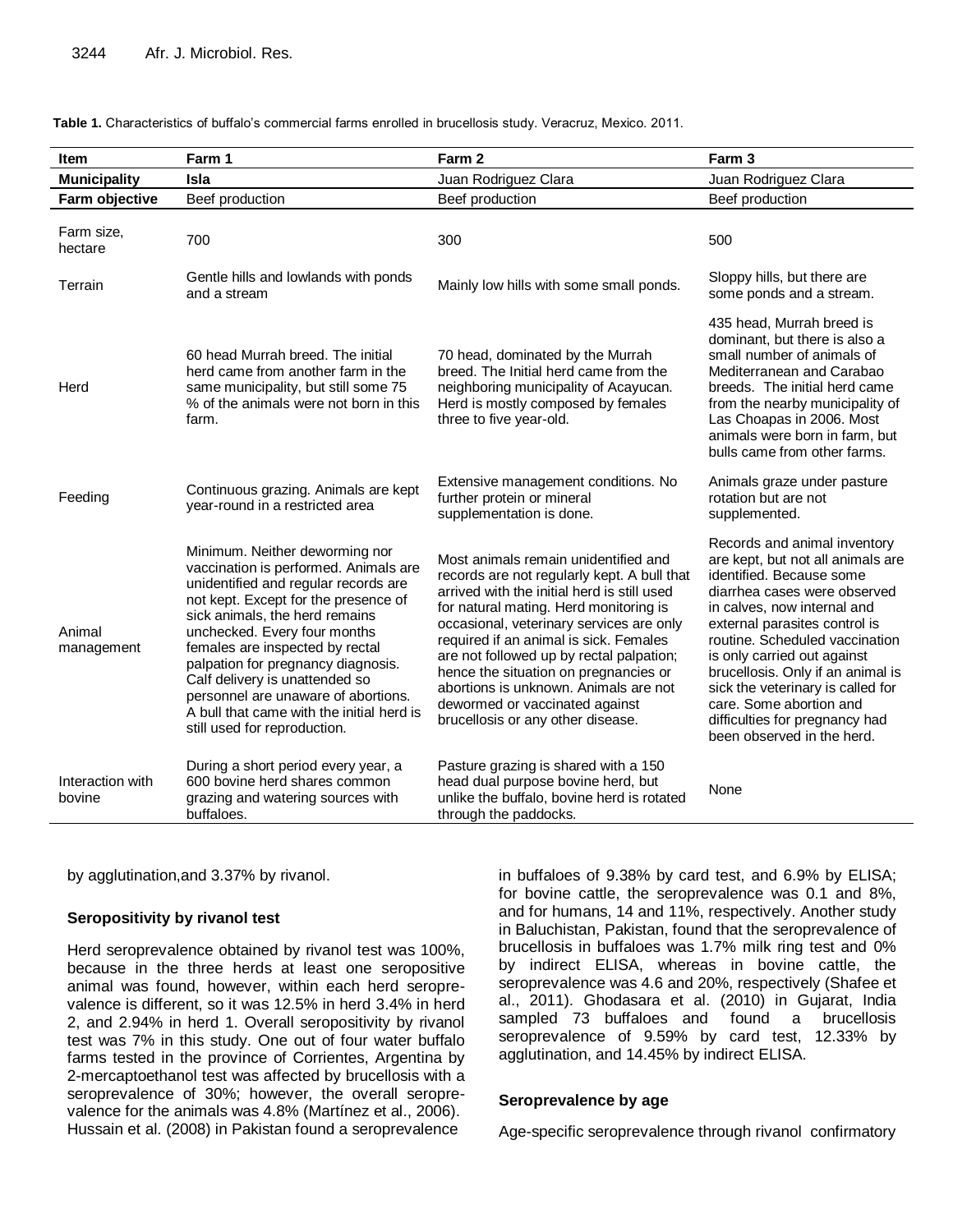| Farm  | <b>Total sampled</b> | Card test positives, No (%) | C. I. 95% | Rivanol test positives, No (%) | C. I. 95% |
|-------|----------------------|-----------------------------|-----------|--------------------------------|-----------|
|       | 34                   | 3(8.82)                     | $2 - 24$  | 1(2.94)                        | $0 - 17$  |
|       | 25                   | 5(20)                       | $7 - 41$  | 1 $(4)$                        | $0 - 22$  |
|       | 40                   | 5(12.5)                     | $4 - 27$  | 5(12.5)                        | $4 - 27$  |
| Total | 99                   | 13 (13)                     | $7 - 21$  | 7 (7)                          | $3 - 14$  |

**Table 2.** Seropositivity (%) to *Brucella abortus* by card test and rivanol in water buffalo on farms in Veracruz, Mexico.

**Table 3.** Seroprevalence (%) of antibodies to *Brucella abortus* by age in water buffalo in Veracuz, Mexico.

| Age (year) | Positive No. (%) | IC. 95%  | Animals (Total) |
|------------|------------------|----------|-----------------|
| 0.5        | 1(11)            | $0 - 49$ | 9               |
|            |                  | O        | 12              |
| 2          | 1(2.63)          | $0 - 15$ | 38              |
| 3          | 4(11.43)         | $3 - 27$ | 35              |
| 4          | 0                | O        | 3               |
| 5          | l (50)           | $2 - 97$ |                 |
| Total      | 7 (7)            | $3 - 14$ | 99              |

test was found ranging from 0%, in one and four year-old animals, to 50% in those of five year-old (Table 3). There are some reports claiming that older animals had increased chances of testing Brucella positive (Muma et al., 2007; Matope et al., 2010), what seems logic because as an animal ages its chances of contact with an infectious agent may increase. Also, the onset of sexual maturity is associated with a significant increase in the risk of infection with Brucella spp. and such animals are likely to seroconvert. Even though age is not clearly precised, Nowroozi et al. (2007) in Khoozestan province, Iran found a variation in seroprevalence according to age group and sex; in females, the seroprevalence was 12.9% for adults, 10.7% in subadult, and 3% for the youngest animals; however, the seoprevalence in males was 15% in adults, 10.6% in subadults and 5.3% in younger ages.

In this study, because of the small number of males, animals were not analyzed by sex, but Kubuafor et al. (2000) state that sex and brucellosis risk association can vary with different cattle populations.

# **Prevalence in bovine herds**

Because two out of three herds have bovine cattle sharing the habitat with water buffaloes, it was decided to determine their health status in relation to brucellosis. Forty head were sampled in herd 1 and 35 in herd 2 to research herd status, but all animals were negative to *Brucella abortus.* Two recent studies in the region agree with this finding. Martínez (2008) found a seroprevalence of 0% for bovine cattle from the municipalities of Juan Rodríguez Clara, Tierra Blanca, and Tres Valles. Torres (2010), in the neighboring municipalities of Minatitlán, Mecayapan, and Agua Dulce reports a seroprevalence of 0.3% in bovine cattle. Finding buffalo herds positive whereas bovine herds remain negative seems to contradict Adesiyun et al. (2011) suggestion of water buffalo being more resistant to infection than bovine cattle.

The epidemiology of *Brucella* infection has not been studied extensively in domestic water buffalo, but differences between the epidemiology of brucellosis in water buffalo and bovine may complicate control (Borriello et al., 2006; Fosgate et al., 2011). Transmission of *B. abortus* is mainly by direct and mucosal contact with fluids or tissues associated with the birth or abortion of infected fetuses (World Health Organization, 2006).

Probably the most important spread of brucellosis takes place from animal to animal, when those infected contaminate the pasture and uninfected animals become infected by ingestion when grazing. Bovine cattle sharing grazing pastures and watering points with buffaloes are likely to facilitate transmission of the disease in both directions (Nicoletti, 1980; Bengis et al., 2002; Muma et al., 2007). Fosgate et al. (2011) demonstrated that the ingestion of *B. abortus* causes infection in buffaloes and their natural behavior of commingling in a small area facilitates disease transmission, and congregation of water buffalo in wallows may be an important factor for spread of brucellosis. In our study, two farms have buffaloes sharing ponds and pasture land with bovines, but not evidence of infection in the latter was found, probably due to the fact that the final prevalence rate is determined by the intensity of contacts within and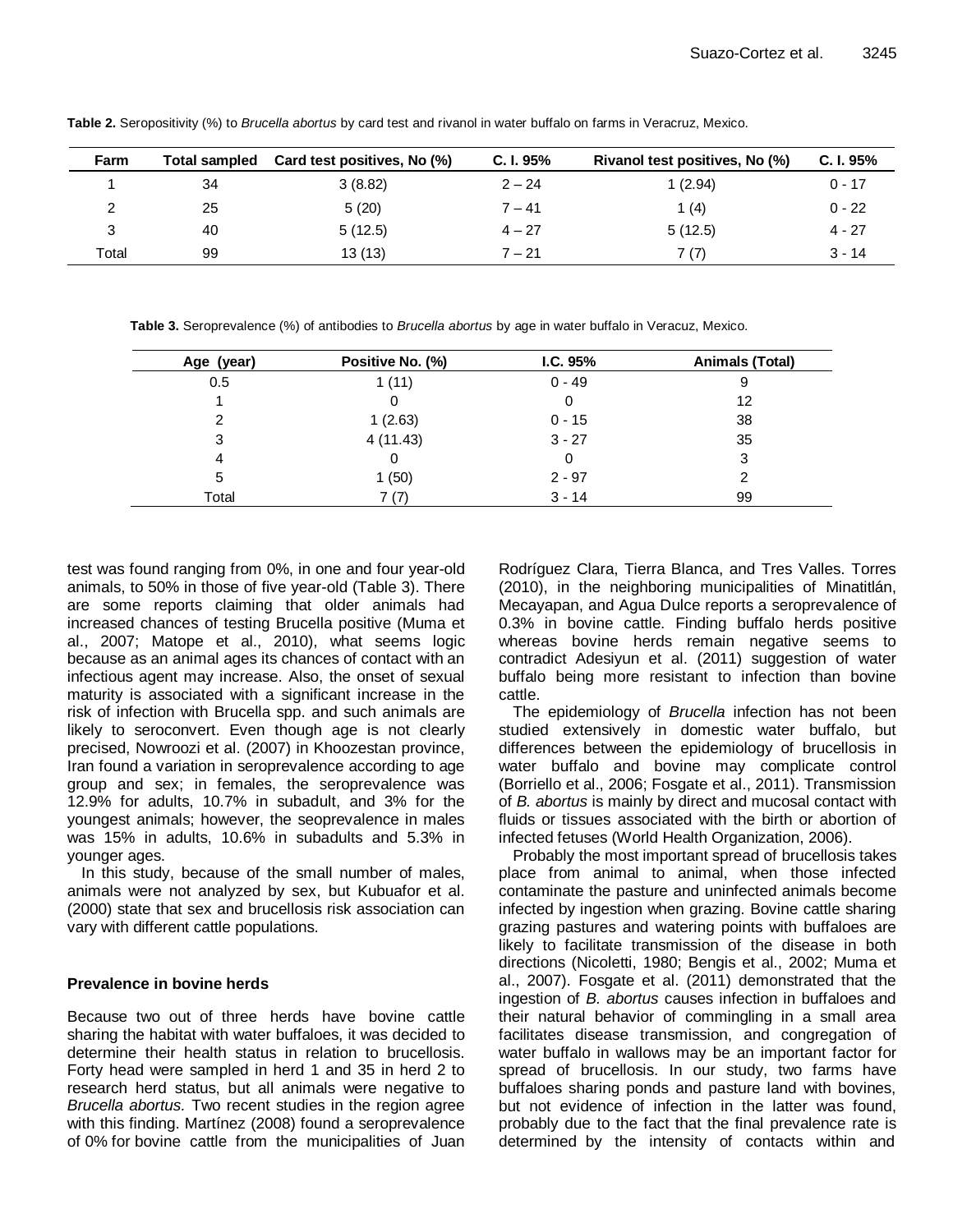between herds and with infected pasture and water, or because bovine herds are subjected to a vaccination program for brucellosis.

The spread of *Brucella* spp. from one herd and one area to another is often due to the movement of an infected animal into a non-infected susceptible herd (Crawford et al., 1990). The purchase of unknown Brucella-status animals for the purpose of restocking herds can be suspected as the source of spread of brucellosis into the herds. In our study that may happen even though herds are closed if some of the animals in the starter herd were infected. A number of other factors may be associated with the outcome of infection in cattle such as age, reproductive and immunological status, natural resistance, route of infection, infectious challenge, and virulence of the strain (Borriello et al., 2006; Carvalho Neta et al., 2010).

Bovine brucellosis control programs have effectively reduced and eliminated the prevalence of diseases in livestock, but spillover of the disease from domestic livestock to wildlife has complicated regulatory efforts. It is difficult to eradicate brucellosis in cattle without resolution of the disease in wildlife (Olsen and Tatum, 2010).

The milk produced by infected females is the most important source of spread of Brucella spp. for animals to man (Corbel, 2006). Infected animals shed viable brucellae in milk, but dam-to-calf transmission has not been evaluated directly. However, buffalo calves born to seropositive dams on an infected farm are more likely to become seropositive themselves compared with calves born to seronegative dams (Akhtar and Mirza, 1995). Even though in our study buffaloes are not milked and contact with personnel is minimal, the results of the present study established the presence of brucellosis in buffaloes and hence as a potential threat to public health as brucellosis could be a serious zoonosis (Lucero et al., 2008; Selem et al., 2010). Although no human brucellosis information was available when this study was conducted, we strongly suggest further studies to investigate the impact of this zoonosis on human populations. Follow-up studies will be necessary to confirm the possible presence of brucellosis in these populations.

The source or origin of brucellosis in the present study area could not be accurately ascertained as there have been no previous studies on the disease in the area. Also, because no sick animals were observed during the study, isolation of Brucella sp. was not attempted. It is suggested to monitor the reproductive performance of buffaloes, particularly older females, in order to identify reproduction abnormalities suggestive of the presence of brucellosis. Infected water buffalo expel the bacterium during abortion, and this may serve as a source of infection for herd mates. Experimental studies have demonstrated that ingestion of virulent *B. abortus* causes infection in female water buffalo (Mohan, 1968). Also, although buffalo are not included within the Mexican law on

brucellosis (SAGDR, 1996), it is suggested to start monitoring buffalo herds in the country by the implementation of approved serological tests to identify and remove reactors preventing the spread of disease inside and outside their herds. Finally, although there is no history of brucellosis vaccine application in the water buffalo in Mexico, other nations have chosen to follow the same vaccination protocol performed in cattle with a favorable outcome, based on this argument it would be possible to apply the vaccination schedule used in cattle based on the official regulation (SAGDR, 1996), with the use of strain 19 classical vaccine doses to prevent disease in females three to six month-old (Afzal et al., 2000), and reduce dose strain 19 vaccine for those over six month-old, even in pregnant animals. Apparently, the RB51 vaccine does not adequately protect against brucellosis infection in water buffalo (Fosgate et al., 2011).

# **Conclusions**

Brucellosis was present in three water buffalo herds in the state of Veracruz, Mexico, but apparently not in the bovine herds, as determined by card test and rivanol test. Brucellosis in the sampled animals had its higher prevalence in individuals between three and five year-old. The source of brucellosis in buffaloes in the study area could not be accurately ascertained. Future studies should be directed to determining factors affecting susceptibility to brucellosis among different domestic animal species including water buffalos.

# **ACKNOWLEDGEMENTS**

This study is part of the Project "Emerging and reemerging animal diseases in water buffalo (*B. bubalis*) in Veracruz, México" sponsored by the Animal Population Health Institute, College of Veterinary Medicine & Biomedical Sciences. Colorado State University and the Caesar Kleberg Wildlife Research Institute. Texas A and M University-Kingsville. Thanks to Dr. Maximino Sebastian-Castillo, Head of Banderilla Veterinary Diagnostic Laboratory for proving official confirmation for our results.

## **REFERENCES**

- Abdoel T, Dias IT, Cardoso R, Smits HL (2008). Simple and rapid field tests for brucellosis in livestock. Vet. Microbiol., 130: 312–319.
- Acha PN, Szyfres B (2003). Zoonoses and Communicable Diseases Common to Man and Animals. Third ed., Panamerican Animal Health Organization, Scientific Publications No 580. Washington, DC.
- Adesiyun AA, Fosgate GT, Seebaransingh M, Brown G, Stoute S, Stewart-Johnson A (2011). Virulence of *Brucella abortus* isolated from cattle and water buffalo. Trop. Anim. Health Prod., 43: 13-16.
- Afzal M, Mirza MA, Jahangir M (2000). Immune response of buffaloes to vaccination with *Brucella abortus* strain 19. Rev. Sci. Tech. Off. int. Epiz., 19: 867–870.
- Akhtar S, Mirza MA (1995). Rates of seroconversion in the progeny of